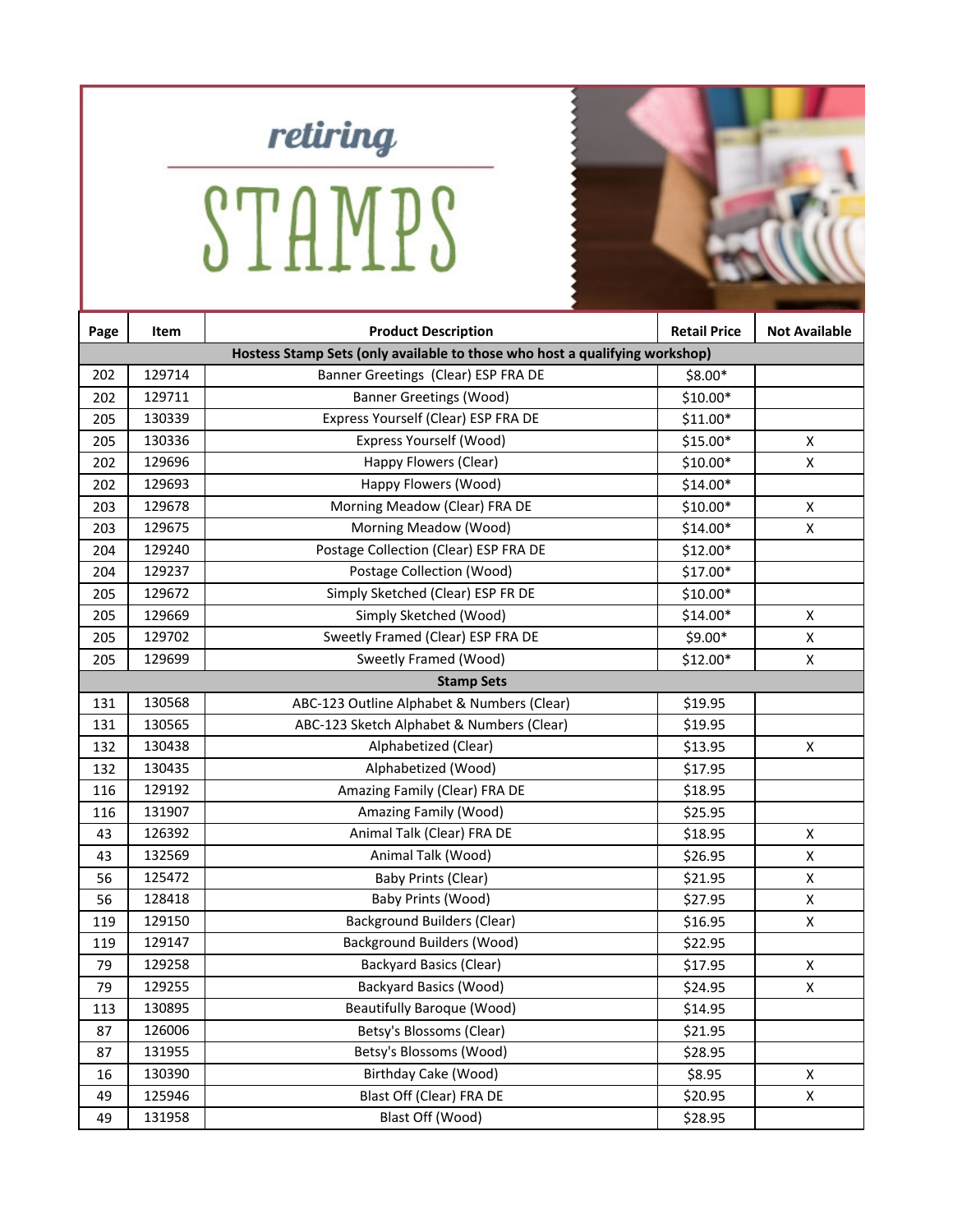| 76  | 123052 | Blessings from Heaven (Clear) ESP       | \$14.95 | Χ            |
|-----|--------|-----------------------------------------|---------|--------------|
| 76  | 128487 | Blessings from Heaven (Wood)            | \$18.95 | X            |
| 89  | 125497 | <b>Bright Blossoms (Clear)</b>          | \$12.95 |              |
| 89  | 128424 | Bright Blossoms (Wood)                  | \$16.95 |              |
| 14  | 121958 | Bring on the Cake (Clear)               | \$27.95 | X            |
| 14  | 128490 | Bring on the Cake (Wood)                | \$38.95 | X            |
| 85  | 126577 | Bug Me (Clear)                          | \$12.95 | X            |
| 85  | 131970 | Bug Me (Wood)                           | \$16.95 | X            |
| 109 | 127292 | Clockworks (Clear)                      | \$17.95 | X            |
| 109 | 131973 | Clockworks (Wood)                       | \$23.95 | X            |
| 30  | 131071 | Crazy, Mixed-Up Love (Clear) ESP FRA DE | \$14.95 |              |
| 30  | 131068 | Crazy, Mixed-Up Love (Wood)             | \$19.95 |              |
| 13  | 121982 | Create a Cupcake (Clear) ESP FRA DE     | \$16.95 | X            |
| 13  | 128520 | Create a Cupcake (Wood)                 | \$22.95 |              |
| 105 | 122647 | Creative Elements (Clear) FRA DE        | \$24.95 | X            |
| 105 | 128523 | Creative Elements (Wood)                | \$32.95 |              |
| 56  | 127314 | Cuddles & Kisses (Clear) ESP FRA DE     | \$18.95 |              |
| 56  | 131913 | Cuddles & Kisses (Wood)                 | \$25.95 |              |
| 122 | 122592 | Delicate Doilies (Clear)                | \$16.95 | X            |
| 122 | 128541 | Delicate Doilies (Wood)                 | \$21.95 | X            |
| 27  | 122652 | Delightful Dozen (Clear) ESP FRA DE     | \$24.95 | X            |
| 27  | 128547 | Delightful Dozen (Wood)                 | \$32.95 |              |
| 55  | 127319 | Dress Up (Clear)                        | \$17.95 |              |
| 55  | 131981 | Dress Up (Wood)                         | \$24.95 |              |
| 100 | 127790 | En Français (Clear)                     | \$13.95 |              |
| 100 | 128562 | En Français (Wood)                      | \$17.95 | X            |
| 106 | 129496 | Ex Libris (Clear)                       | \$13.95 |              |
| 106 | 131992 | Ex Libris (Wood)                        | \$17.95 |              |
| 93  | 123027 | Fabulous Florets (Clear)                | \$17.95 | Χ            |
| 93  | 128574 | Fabulous Florets (Wood)                 | \$23.95 |              |
| 70  | 120501 | Fabulous Phrases (Clear)                | \$26.95 | X            |
| 70  | 128577 | Fabulous Phrases (Wood)                 | \$37.95 | X            |
| 38  | 126522 | Fabulous You (Clear)                    | \$11.95 | X            |
| 38  | 131995 | Fabulous You (Wood)                     | \$14.95 |              |
| 67  | 122762 | Field Flowers (Clear)                   | \$17.95 | $\mathsf{X}$ |
| 67  | 128583 | Field Flowers (Wood)                    | \$24.95 |              |
| 48  | 132690 | Filmstrip (Wood)                        | \$10.95 | X            |
| 75  | 126517 | Fine Feathers (Clear)                   | \$12.95 | $\mathsf{x}$ |
| 75  | 132578 | Fine Feathers (Wood)                    | \$16.95 | $\mathsf{X}$ |
| 58  | 131118 | Fishin' Around (Wood)                   | \$8.95  | X            |
| 85  | 131088 | Five-Way Flower (Wood)                  | \$9.95  | $\mathsf{x}$ |
| 113 | 126727 | Forever with You (Clear) FRA DE         | \$17.95 | X            |
| 113 | 132004 | Forever with You (Wood)                 | \$23.95 |              |
| 117 | 127913 | Friendship Preserves (Clear) FRA DE     | \$16.95 | X            |
| 117 | 131919 | Friendship Preserves (Wood)             | \$21.95 |              |
| 65  | 123804 | Gently Falling (Clear)                  | \$28.95 |              |
| 65  | 128430 | <b>Gently Falling (Wood)</b>            | \$39.95 |              |
| 53  | 124307 | Great Sport (Clear)                     | \$18.95 | X            |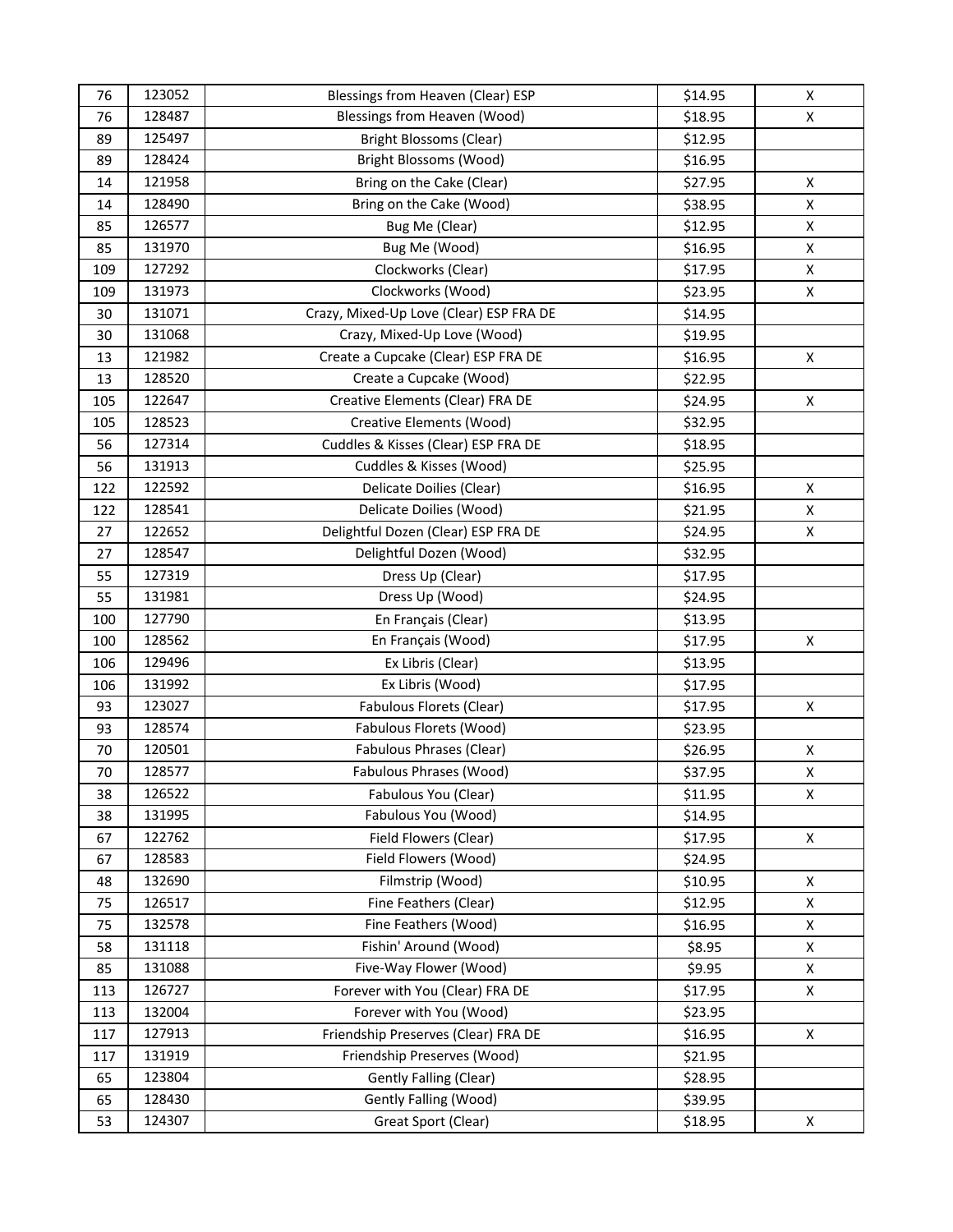| 53  | 132010 | Great Sport (Wood)                       | \$26.95 |                    |
|-----|--------|------------------------------------------|---------|--------------------|
| 112 | 130297 | Happy Day (Clear) FRA DE                 | \$16.95 |                    |
| 112 | 130294 | Happy Day (Wood)                         | \$21.95 |                    |
| 73  | 126452 | Harvest Blessings (Clear)                | \$13.95 | $\pmb{\mathsf{X}}$ |
| 73  | 132016 | Harvest Blessings (Wood)                 | \$17.95 | X                  |
| 124 | 129252 | Hearts a Flutter (Clear)                 | \$18.95 |                    |
| 124 | 131922 | Hearts a Flutter (Wood)                  | \$25.95 |                    |
| 122 | 122847 | Hello, Doily (Clear)                     | \$13.95 | X                  |
| 122 | 128610 | Hello, Doily (Wood)                      | \$17.95 | X                  |
| 22  | 130243 | Hello, Lovely (Clear) ESP FRA DE         | \$24.95 |                    |
| 22  | 130240 | Hello, Lovely (Wood)                     | \$32.95 |                    |
| 72  | 126347 | Horse Frontier (Clear) FRA DE            | \$14.95 | Χ                  |
| 72  | 132019 | Horse Frontier (Wood)                    | \$18.95 | X                  |
| 31  | 123592 | It's a Wrap Occasions (Clear) ESP FRA DE | \$19.95 | X                  |
| 31  | 128616 | It's a Wrap Occasions (Wood)             | \$27.95 |                    |
| 41  | 129210 | Just Married (Clear)                     | \$14.95 |                    |
| 41  | 131925 | Just Married (Wood)                      | \$18.95 |                    |
| 117 | 122887 | Lacy & Lovely (Clear)                    | \$17.95 | Χ                  |
| 117 | 132025 | Lacy & Lovely (Wood)                     | \$24.95 |                    |
| 104 | 127072 | Layered Labels (Clear) FRA DE            | \$25.95 |                    |
| 104 | 132028 | Layered Labels (Wood)                    | \$33.95 |                    |
| 40  | 125477 | Love & Laughter (Clear) FRA DE           | \$17.95 | Χ                  |
| 40  | 128433 | Love & Laughter (Wood)                   | \$22.95 |                    |
| 108 | 126262 | Lovely Little Labels (Clear)             | \$10.95 | Χ                  |
| 108 | 132033 | Lovely Little Labels (Wood)              | \$13.95 | X                  |
| 106 | 125845 | Loving Thoughts (Clear)                  | \$23.95 | X                  |
| 106 | 128436 | Loving Thoughts (Wood)                   | \$29.95 |                    |
| 11  | 129222 | Make a Wish (Clear) FRA DE               | \$17.95 | X                  |
| 11  | 131928 | Make a Wish (Wood)                       | \$23.95 |                    |
| 17  | 126742 | Make a Cake (Clear)                      | \$11.95 |                    |
| 17  | 132036 | Make a Cake (Wood)                       | \$14.95 |                    |
| 131 | 126592 | Morning Post Alphabet (Clear)            | \$34.95 |                    |
| 131 | 132042 | Morning Post Alphabet (Wood)             | \$46.95 |                    |
| HC  | 131841 | Morning Post Numbers (Clear)             | \$17.95 |                    |
| 38  | 132575 | Mr. & Mrs. (Wood)                        | \$8.95  | $\mathsf{x}$       |
| 118 | 122587 | My Friend (Clear) FRA DE                 | \$19.95 | $\mathsf{x}$       |
| 118 | 128670 | My Friend (Wood)                         | \$27.95 | X                  |
| 130 | 126357 | Notable Alphabet (Clear)                 | \$34.95 |                    |
| 130 | 132047 | Notable Alphabet (Wood)                  | \$46.95 |                    |
| 98  | 130285 | Notable Notions (Clear) ESP              | \$16.95 |                    |
| 98  | 130282 | Notable Notions (Wood)                   | \$22.95 |                    |
| 134 | 123598 | <b>Occasions Alphabet (Clear)</b>        | \$31.95 | X                  |
| 134 | 128688 | <b>Occasions Alphabet (Wood)</b>         | \$43.95 | X                  |
| 108 | 130736 | Off the Grid (Wood)                      | \$11.95 | X                  |
| 34  | 130733 | Oh, Hello (Clear)                        | \$18.95 |                    |
| 34  | 131931 | Oh, Hello (Wood)                         | \$25.95 |                    |
| 58  | 126382 | One in a Million (Clear) FRA DE          | \$18.95 | X                  |
| 58  | 132052 | One in a Million (Wood)                  | \$26.95 | X                  |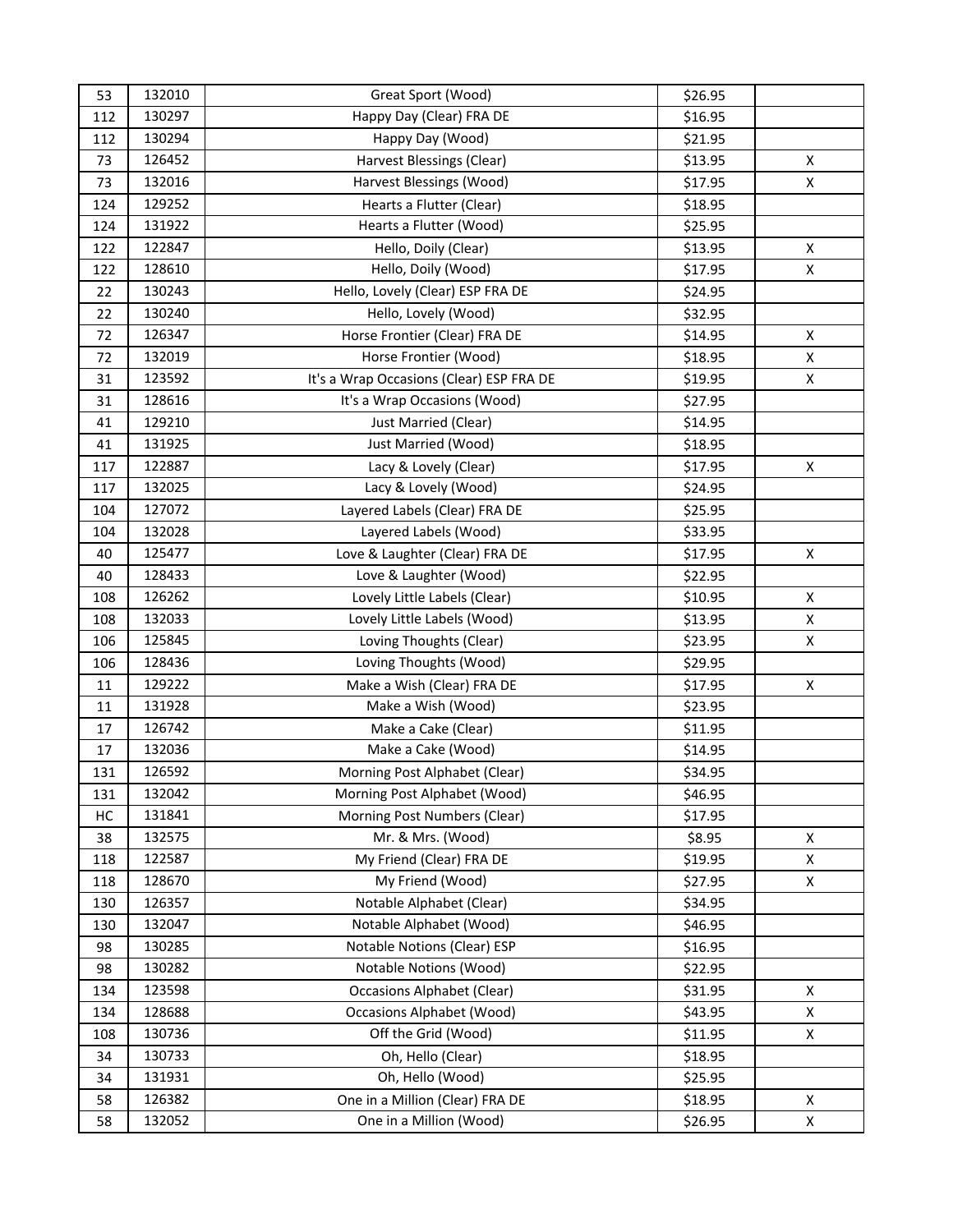| 62  | 126612 | Papaya Collage (Clear)                                  | \$23.95 | X            |
|-----|--------|---------------------------------------------------------|---------|--------------|
| 62  | 132055 | Papaya Collage (Wood)                                   | \$31.95 | X            |
| 18  | 122742 | Pennant Parade (Clear) FRA DE                           | \$16.95 | $\mathsf{x}$ |
| 18  | 128697 | Pennant Parade (Wood)                                   | \$21.95 |              |
| 95  | 122892 | Perfectly Penned (Clear)                                | \$12.95 | X            |
| 95  | 128703 | Perfectly Penned (Wood)                                 | \$16.95 | $\mathsf{x}$ |
| 52  | 126317 | <b>Pure Gumption (Clear)</b>                            | \$12,95 | X            |
| 52  | 132067 | Pure Gumption (Wood)                                    | \$16.95 | X            |
| 51  | 130523 | Rev Up the Fun! (Clear) FRA DE                          | \$14.95 | X            |
| 51  | 130520 | Rev Up the Fun! (Wood)                                  | \$18.95 | X            |
| 44  | 126547 | Road to Happiness (Clear) ESP FRA DE                    | \$21.95 | X            |
| 44  | 132572 | Road to Happiness (Wood)                                | \$29.95 |              |
| 32  | 128009 | Seasonal Sayings (Clear) ESP FRA DE                     | \$16.95 | X            |
| 32  | 131937 | Seasonal Sayings (Wood)                                 | \$22.95 |              |
| 94  | 129144 | Secret Garden (Clear)                                   | \$18.95 |              |
| 94  | 131940 | Secret Garden (Wood)                                    | \$25.95 | X            |
| 124 | 130892 | Simply Stars (Clear)                                    | \$10.95 | $\mathsf{x}$ |
| 124 | 130889 | Simply Stars (Wood)                                     | \$13.95 | $\mathsf{x}$ |
| 68  | 126527 | So Sorry (Clear) FRA DE                                 | \$16.95 | X            |
| 68  | 132585 | So Sorry (Wood)                                         | \$21.95 | $\mathsf{x}$ |
| 52  | 126737 | Storybook Friends (Clear)                               | \$17.95 | X            |
| 52  | 132079 | Storybook Friends (Wood)                                | \$24.95 | X            |
| 55  | 130703 | Stylin' Girl (Clear)                                    | \$14.95 | $\mathsf{X}$ |
| 55  | 130700 | Stylin' Girl (Wood)                                     | \$18.95 |              |
| 71  | 123608 | Sunflower (Clear)                                       | \$13.95 | X            |
| 71  | 128736 | Sunflower (Wood)                                        | \$17.95 | $\mathsf{X}$ |
| 41  | 126457 | Sweet Essentials (Clear) FRA DE                         | \$14.95 | X            |
| 41  | 132085 | Sweet Essentials (Wood)                                 | \$19.95 |              |
| 57  | 130586 | Sweetest Gift (Clear) ESP FRA DE                        | \$17.95 | X            |
| 57  | 130583 | Sweetest Gift (Wood)                                    | \$24.95 |              |
| 18  | 122512 | Sweets for the Sweet (Clear) FRA                        | \$18.95 | X            |
| 18  | 128742 | Sweets for the Sweet (Wood)                             | \$25.95 |              |
| 92  | 126312 | Take Care (Clear)                                       | \$13.95 | X            |
| 92  | 132088 | Take Care (Wood)                                        | \$17.95 |              |
| 45  | 130303 | Tag It (Clear) ESP FRA DE                               | \$16.95 | X            |
| 45  | 130300 | Tag It (Wood)                                           | \$22.95 |              |
| 37  | 131459 | Thanks & Hello (Wood)                                   | \$8.95  |              |
| 37  | 131658 | Thanks & Hello--not available in English (Clear) FRA DE |         |              |
| 114 | 130387 | This Day Forward (Clear) ESP FRA DE                     | \$15.95 | X            |
| 114 | 130384 | This Day Forward (Wood)                                 | \$20.95 |              |
| 122 | 130589 | Trefoil Cross (Wood)                                    | \$8.95  |              |
| 84  | 128087 | Wonderfall (Clear)                                      | \$17.95 | X            |
| 84  | 131949 | Wonderfall (Wood)                                       | \$24.95 |              |
| 75  | 127808 | Woodgrain (Clear)                                       | \$13.95 | X            |
| 75  | 128763 | Woodgrain (Wood)                                        | \$17.95 | X            |
| 42  | 126337 | Words of Courage (Clear)                                | \$12.95 |              |
| 42  | 132097 | Words of Courage (Wood)                                 | \$16.95 |              |
| 88  | 126767 | World Treasures (Clear) FRA DE                          | \$17.95 | X            |